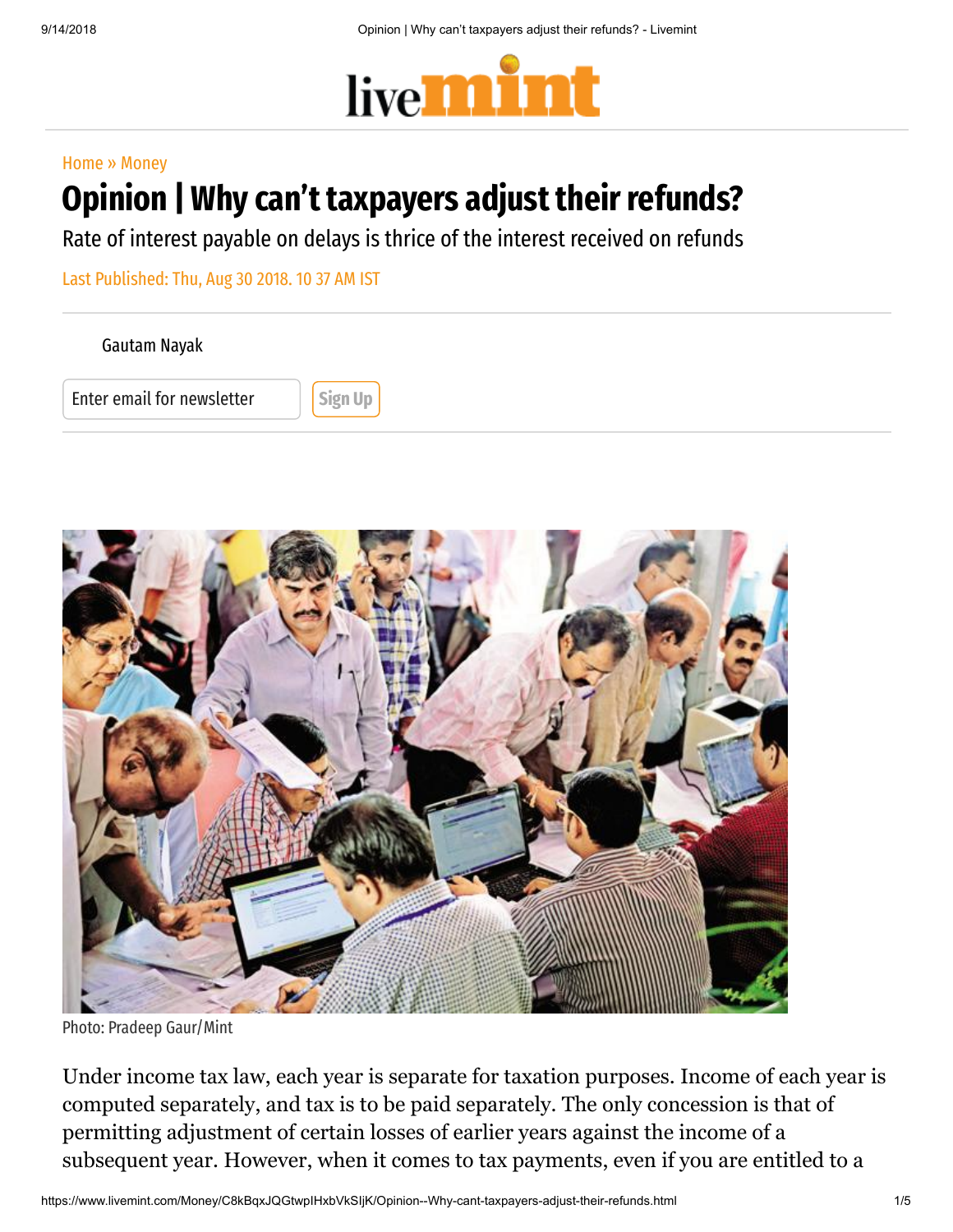tax refund for an earlier year, you cannot adjust such refund against the income tax payable by you for the subsequent year. You necessarily have to pay the tax due for that particular year, irrespective of whether you have received [past refunds](https://www.livemint.com/Consumer/xihUBhvYyBvRBTjkiciYyK/Received-a-message-from-IT-Beware-It-may-be-fake.html).

On the other hand, the tax authorities have the power to adjust subsequent years' refunds against earlier years' tax demands, instead of issuing the refund for the year and recovering the tax demand for the earlier year.

This has led to a problem for many **[taxpayers](https://www.livemint.com/Money/hBFAcppsArKKFzGkmyDNFL/-70000-crore-in-income-tax-refunds-issued-99-claims-proc.html)**. Often, the tax authorities are slow in issuing large tax refunds, perhaps on account of revenue collection target considerations. But taxpayers are not spared from paying taxes, though their funds are blocked with the tax department. They necessarily have to pay subsequent years' advance taxes, or pay interest.

They may finally get their **[refunds with interest](https://www.livemint.com/Politics/uN9DtfRdH5SOz7mA2ifXKL/Centre-to-launch-tax-refund-drive-in-bid-to-help-exporters.html)**, but that is a measly 6% per annum (that too, taxable). The net post-tax interest is therefore only about 4% per annum. On the other hand, they pay interest of 12% per annum for delay in paying taxes, which is not tax deductible. Effectively, the rate of interest payable by taxpayers on delays is thrice of the interest they may receive on refunds. Ostensibly, the reason trotted out by the tax department for such discrimination is that this is to prevent taxpayers from overpaying taxes to earn a high rate of return. As if anybody would risk parking his money with the tax department just to earn a higher rate of return, and waste time on follow-ups.

The other problem is that tax authorities often raise an incorrect tax demand. Many such demands are on account of mistakes or errors while processing the returns of income, particularly by the Centralised Processing Centre. The taxpayer then has to apply for rectification, which takes its own time to get resolved. Until such time, the demand appears as outstanding in the taxpayer's account in the income tax system.

Unfortunately, the tax authorities are generally slow to respond to such rectification requests; their focus being on recovery of outstanding demands. Due to the outstanding demands, subsequent refunds are adjusted against such incorrect demands. Therefore, delays in processing rectification requests help the tax authorities meet their tax collection targets, which are computed net of refunds issued.

Before adjustment of such refunds against earlier tax demands, the taxpayer is supposed to be given a notice to explain why such adjustment can't be done. Even where the responses are filed, the delay in processing the responses by the Centralised Processing Centre often results in substantial delay in grant of refund. At times, in spite of the responses, refunds are adjusted against tax demands. The taxpayer then has no choice but to file an appeal against such incorrect adjustment, which takes its own